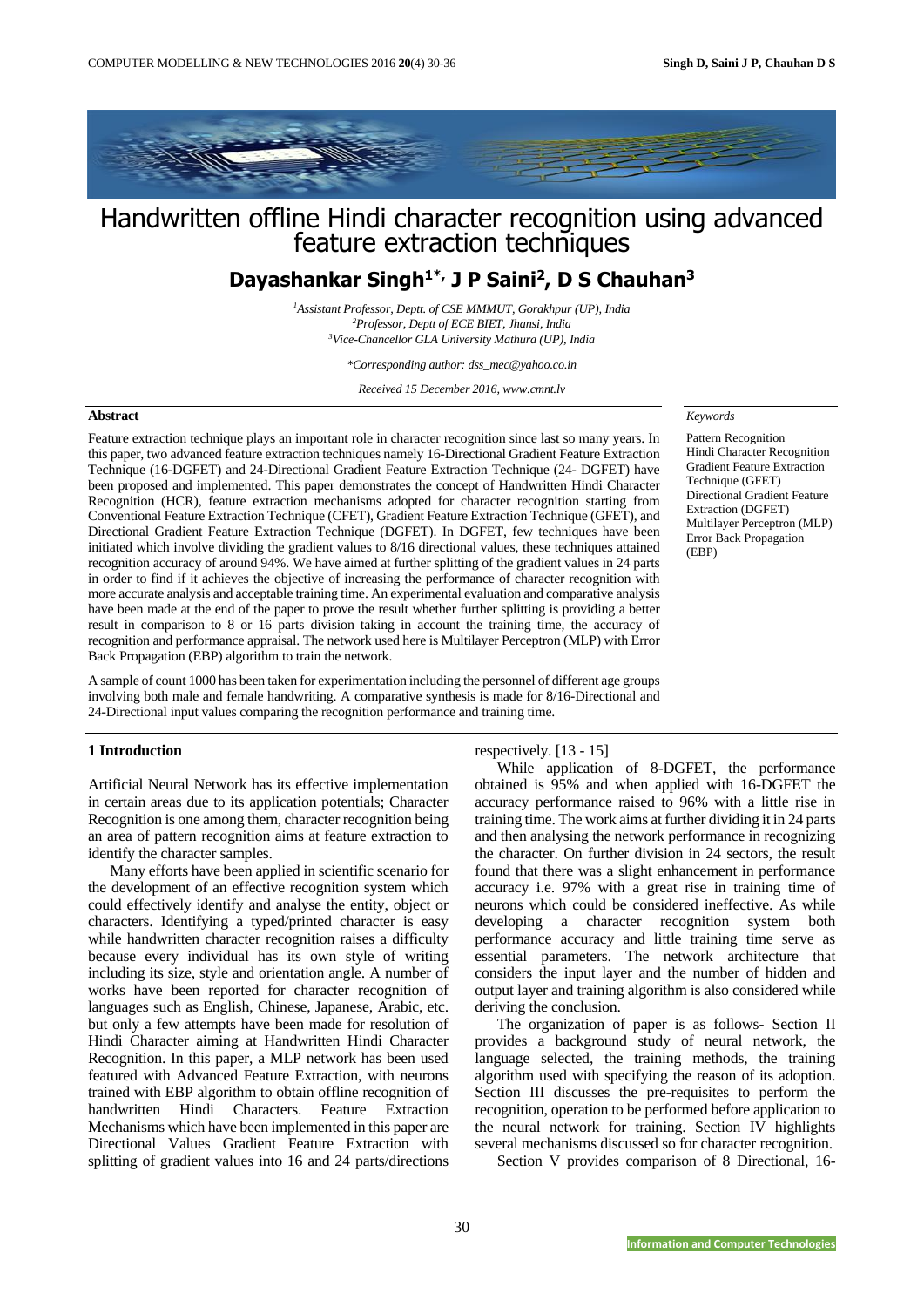Directional and 24- Directional Gradient Feature Extraction mechanism defining which scheme proves to be effective in achieving the Character Recognition objectives with consideration of training time of neuron.

#### **2 Research background**

# 2.1 HINDI LANGUAGE

Hindi, the national language of India is the second most widely spoken language of India. It is being used as an official language in various Government offices and sectors which include banks, sales tax offices, Railway, Passport office, Embassy, etc. Around 40 million people speaks Hindi language all over India, especially by the north Indians. The characters involve 13 vowels and 36 consonants directing from left to right. [1]



FIGURE 1 Hindi Characters of alphabet [1]

# 2.2 NEURAL NETWORK

A Neural Network can be defined as a highlyinterconnected network with a number of processing elements termed as neurons, having the ability to gain knowledge which could be used for further future applications. The inspiration on these parallel processing elements is attained from the biological neurons.

# 2.3 FEATURE EXTRACTION

Feature Extraction is an essential component in Pattern/ Character Recognition. It aims at finding an appropriate mapping for the characters reducing the dimension of the pattern. The neural network here is incorporated with advanced mechanism for feature Extraction with several methods for it. Edge detection, Boundary detection, etc. are also some methods for Character Recognition.

The Hindi Character recognition follows the following steps:

- Sample acquisition
- Pre-processing operations including image thinning, compression, Skeletonization and normalization
- Directional Gradient Feature Extraction
- Classification and Recognition

# 2.4 TRAINING MECHANISM

A neural network is trained to perform certain applications. The network training involves feeding the input vectors into the system and performing weight adjustments to obtain the desired output/target vector.

The learning or training mechanism includes- Supervised Training, Unsupervised Training, and Reinforcement training.

Supervised Training: Supervised training involves an assumption of teacher during training aiming to minimize the error between the desired output and attained output. The input vector and the target vector are together termed as training pair. Generally, a network requires several such training pairs. Every time a result is obtained on application of input vector is matched with the desired output. If it not, the weight is manipulated and again fed to the network tending to minimize the error. This continues until a result is obtained with error potentially low [7, 8].

- Unsupervised Learning: Involves no pre-feeding of output vector. The only provided value is the input vector thus no comparison could be made to determine the correctness of the result obtained. The training is performed to the time the system is found to obtain a consistent result. The network here tries to learn on its own. [7, 8]
- Reinforcement Learning: The learning performed based on rewards or criticism is Reinforcement learning. If positive or reward defines a good training and in case of criticism is regarded as error or inappropriate output. [7, 8]

# 2.5 PERCEPTRON

The architecture of neural network consists of several neurons to which input are provided such that each input "x<sub>i</sub>" is multiplies to its respective weight "wi". The result is summed up using  $\Sigma$  unit. The output is then compared with the predefined threshold value and if is found greater is set to 1 otherwise the value is taken 0. The perceptron learning is categorized under supervised learning. It can be a single layer model or multi-layer model comprising of several hidden layers. In the present word, we have taken 2 hidden layers. The number of neurons at the output layer is the number of characters to be recognized.

#### 2.6 PERCEPTRON TRAINING ALGORITHM

This training algorithm is used to train the perceptron which involves presentation of the input pattern one at a time and adjusting the weights to minimize the error raising the accuracy. "Delta Rule" is a generalized perceptron training algorithm to train the neurons.  $\Delta$  provides the difference between target output "T" and the obtained output "A" i.e.  $\Delta = T - A$ .

In case  $\delta = 0$ , means no training us required and the attained output is the desired output. In other cases, training is required. Each input is multiplied with its respective weights and a learning coefficient η is multiplied to the product to control the average weight change. Accordingly, the weight is adjusted by applying the formula:  $W_{i+1} = W_{i+1} \Delta$ .

# 2.7 ERROR BACK PROPAGATION ALGORITHM

The recognition performance of the network depends on the training algorithm and structure of the network. Here, in this paper have adopted Error back propagation algorithm as it provides a better training/learning rate. This network does not have any feedback connection but only requires back propagation of errors during training. The errors obtained at the output layer are the result of hidden layer errors. These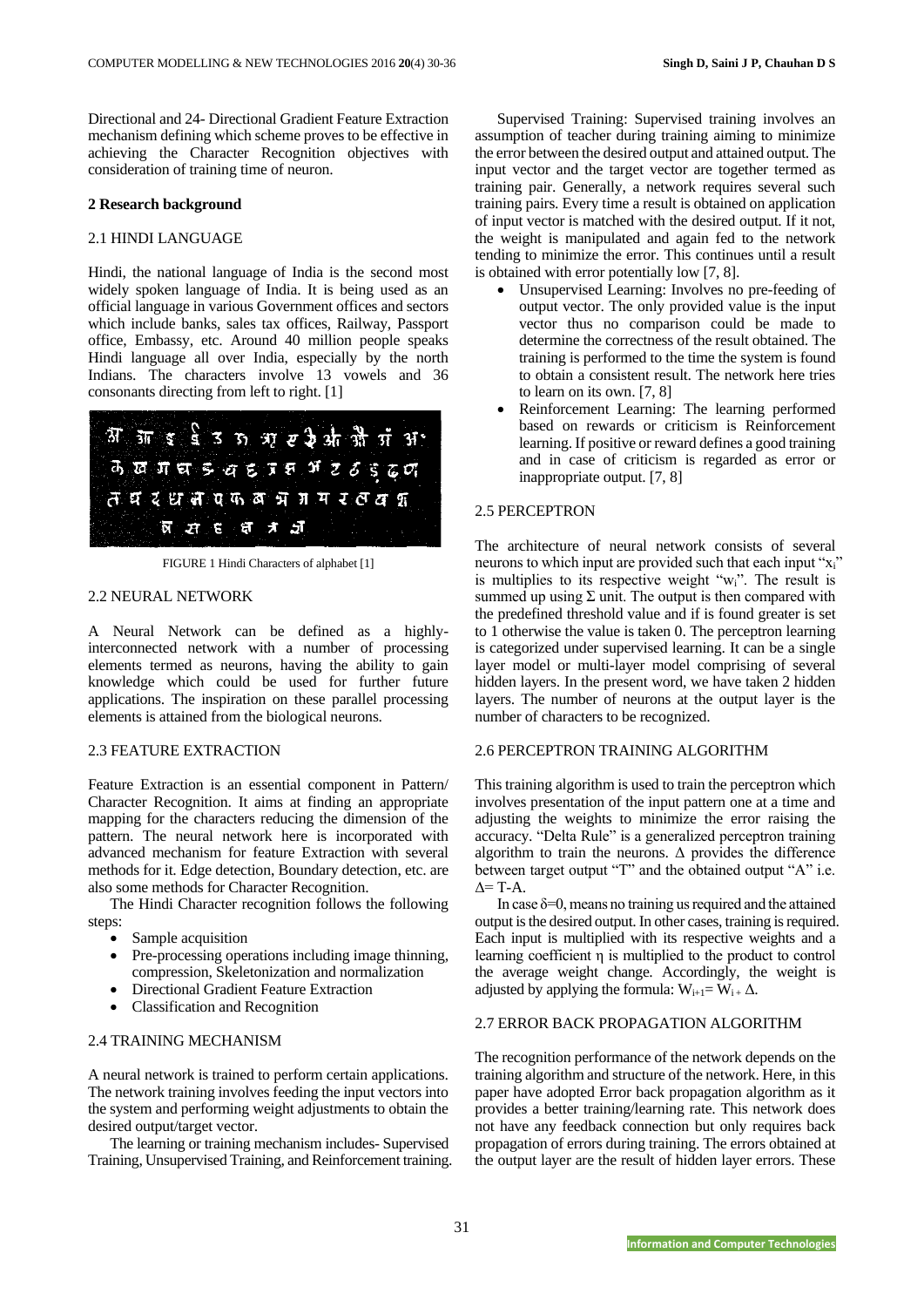errors serve as a basis of adjustment of connecting weights interleaved between the hidden layer and the input layer. The adjustment of weight continues to the time the error is found to be below the tolerance level.

The implementation of error back propagation algorithm includes the weight updating and is biased in the direction where the performance function falls rapidly- the negative part of the gradient. The iteration is represented as  $W_{n+1}$  =  $W_n - \alpha_n g_n$ .

Here  $W_n$  represents the weight,  $\alpha$  is the learning rate and  $g_n$  is the gradient value. The gradient value is calculated for each pixel and after each iteration and is compared with the threshold value. If is smaller is passed else sent for next iteration. The implementation of gradient descent algorithm takes place in two modes – Incremental mode and Batch mode. In this paper, Batch Gradient Descent (traingd) is adopted for training the network. The parameters adopted for traingd are- epoch (defining the number of iterations), show, goal, min, lr (learning rate). The lr should be neither too high nor too low. The smaller the lr the learning time will be raised and if is too high could make the algorithm unstable.

# 2.8 OBJECTIVE OF THE WORK

The basic objective of the paper includes:

- Directional Gradient Feature Extraction using back propagation feed forward network.
- Analysing the performance if the directional gradient feature extraction measure is further split to 24 parts ie. What will be the performance of Character Recognition if we propose 24-Directional Gradient Feature Extraction in comparison to 16-Directional Gradient Feature Extraction?
- Comparison parameters covers Recognition performance accuracy, network training time and classification time.

#### **3 Pre-requites of feature extraction**

#### 3.1 PRE-PROCESSING

The handwritten samples of Hindi characters are collected from several personnel including male and female of different age groups. The samples are then scanned by scanner and image is converted into binary form.

# 3.2 IMAGE SMOOTHENING

Smoothening of the images by removing unnecessary variations from the image is called image smoothing. These variations are the noise. Gaussian filter approach is adopted for it.

## 3.3 IMAGE THINNING

It is also referred as skeletionization which is applied to binary pixel image aims at removal of extra pixel that are not part of backbone of a character. This image thinning results in transformation of broad strokes of image to thin lines. [4, 6]

#### 3.4 NORMALIZATION AND IMAGE COMPRESSION

After skeletionization of the image, normalization is done by placing the character to the top left corner of the computer screen in 30\*30-pixel window. [1, 3, 6]

#### **4 Feature Extraction Methods**

# 4.1 CONVENTIONAL FEATURE EXTRACTION TECHNIQUE (CFET)

It involves the selection of region holding the character. The screen is taken to be of 30\*30 pixels. If a line is passing through a pixel; the pixel value is taken to be 1 whereas the left pixels are assigned the value 0. This combination of pixel value is stored in the character database for every Hindi character meant for recognition purpose. In Hindi, every character holds a different font size varying person to person; hence there is a possibility that the character taken from individual for recognition has a different line. Hence this generalized method of character recognition cannot be specialized. It also requires a large storage space to hold the pixel value combination for every character. This technique requires more training time and yields less recognition accuracy. [1, 2, 12]

# 4.2 GRADIENT FEATURE EXTRACTION TECHNIQUE (GFET)

This method incorporates the use of **"Sobel Operator"** to obtain the gradient values for each pixel. This sobel operator is used in gradient values calculation. E.g. if the screen has resolution of 30\*30, gradient value is calculated for each pixel. The sobel operator uses a horizontal or vertical template for gradient component extraction [5, 13 - 15].

| $-1$ | $\boldsymbol{0}$ |   |                  | 2                |                  |
|------|------------------|---|------------------|------------------|------------------|
| $-2$ | $\boldsymbol{0}$ | 2 | $\boldsymbol{0}$ | $\boldsymbol{0}$ | $\boldsymbol{0}$ |
| $-1$ | $\boldsymbol{0}$ |   | $-1$             | $-2$             | $-1$             |

Vertical Template Horizontal Template FIGURE 2 Sobel operator template [13 - 15]

The gradient component is evaluated using the following expression:

Horizontal Component is represented by  
\n
$$
Gx = grad_{v}(i, j) = g(i-1, j+1) + 2 g(i, j+1) + g(i+1, j+1) - f(i-1, j-1) - g(i+1, j-1)
$$
\n(1)

$$
Gy = gradh(i, j) = g(i-1, j-1) + 2 g(i-1, j) + g(i-1, j+1) - g(i+1, j-1) - 2 g(i+1, j) - g(i+1, j+1)
$$
\n(2)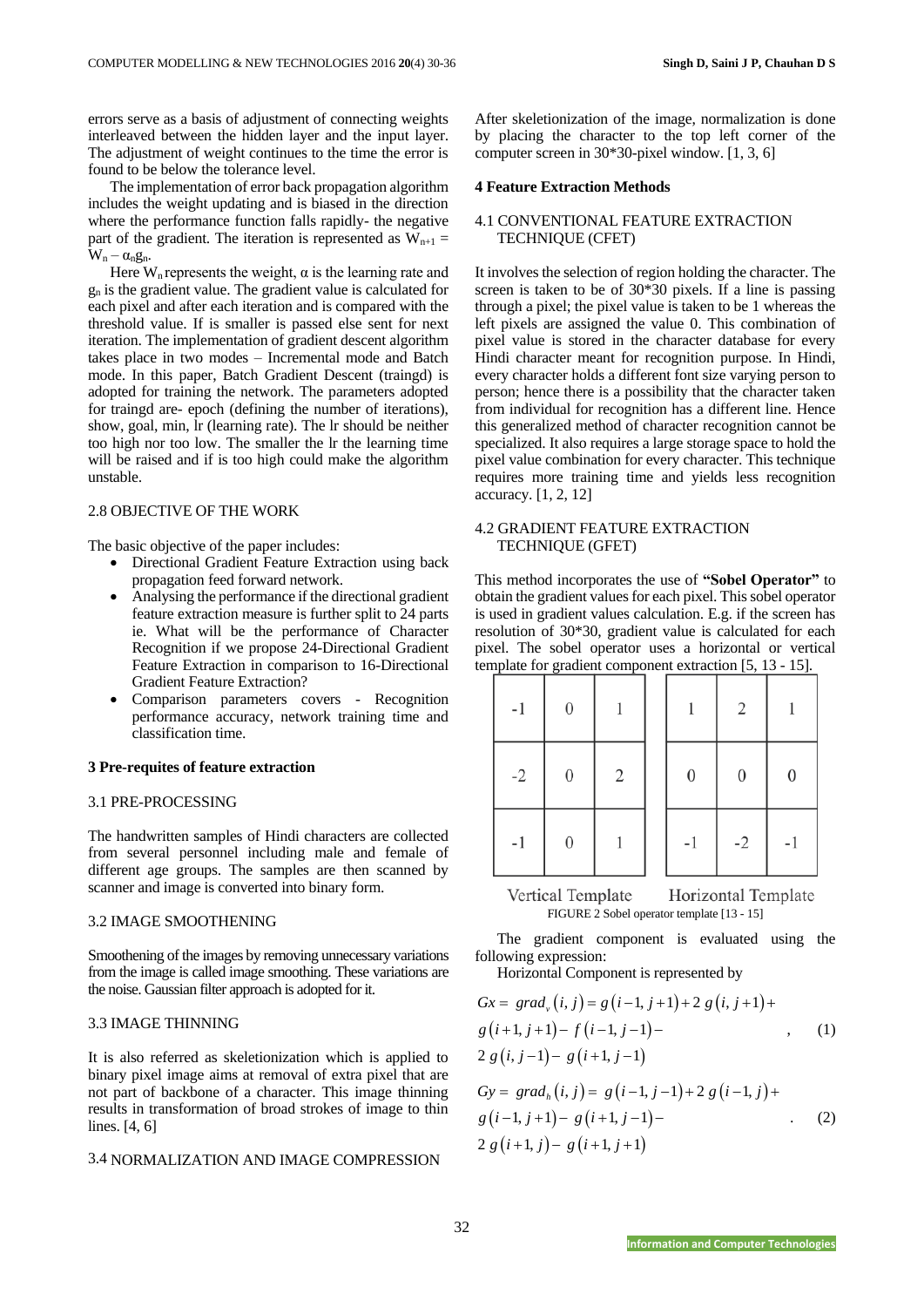After obtaining the values the gradient strength and its direction can be evaluated using the formula:

$$
G(i, j) = \left(\text{grad}_v^2(i, j) + \text{grad}_h^2(i, j)\right)^\wedge 0.5,
$$
  

$$
\theta = \arctan\left(G_v/G_v\right)
$$

4.3 DIRECTIONAL GRADIENT FEATURE EXTRACTION (8-DGFE)

Further enhancement was made in the field of feature extraction by dividing the gradient values into 8 equal parts to obtain directional value ranging from 1 to 8. For gradient value -1, the directional value was taken to be 0. The directional gradient value was calculated according to the gradient angle range.

Before calculation a padding operation was performed to transform the 30\*30-pixel image to 32\*32 matrixes. This padding involved the addition of 0 across the boundary of image. The pixel surrounded by 8 black pixels was assigned the gradient value -1. Next the 32\*32 matrix was converted to 1024\*1 matrixes and fed to feed forward neural network for character recognition.

The division was such that if angle ranged between 0-45 degrees was taken the value 1, for angle between 46-90 degree was assigned the value 2 and so on. This division can be represented as follow in the figure 3. [13, 14, 15]. The directional values can be calculated as per following table given below as table 1.

TABLE 1 Direction equivalent of gradient values

| <b>Calculated Gradient values</b> | <b>Equivalent Directional values</b> |
|-----------------------------------|--------------------------------------|
| $grad = -1$                       |                                      |
| $0 \le$ = grad $\le$ 0.786        |                                      |
| $0.786 \le$ = grad $\le$ 1.58     |                                      |
| $1.58 <$ = grad < 2.37            | 3                                    |
| $2.37 <$ = grad $< 3.14$          | 4                                    |
| $3.14 <$ = grad $<$ 3.94          | 5                                    |
| $3.94 <$ = grad < 4.72            | 6                                    |
| $4.72 <$ = grad $< 5.46$          |                                      |
| $5.46 <$ = grad $< 6.28$          |                                      |

The division of gradient values into 8 equal parts can also be represented as follows in figure 3.



FIGURE 3 8 Directional Values equivalent to gradients

# 4.4 16- DIRECTIONAL GRADIENT FEATURE EXTRACTION (16-DGFE**)**

The image is normalized into 30 \* 30 matrixes and then transformed to 32\*32 matrixes by adding zeros across the boundaries. Gradient value is calculated for each pixel using the sobel operator. The same mechanism as for 8-DGFET is adopted with a difference that the gradient was partitioned to 16 equal parts. The division can be represented as in table 2 and figure 4.

The division of gradient values into 16 equal parts can also be represented as follows: For this feature extraction technique, the same parameter of training, classify have been taken as we have taken for 8-DGFET.

TABLE 2 8 directional values equivalent to gradients

| <b>Calculated Gradient values</b> | <b>Equivalent Directional values</b> |
|-----------------------------------|--------------------------------------|
| $grad = -1$                       | $\theta$                             |
| $0 \le$ grad $\le 0.395$          | 1                                    |
| $0.395 ==$ grad < 0.795           | 2                                    |
| $0.795 \leq$ grad $< 1.19$        | 3                                    |
| $1.19 < = \text{grad} < 1.57$     | 4                                    |
| $1.57 < = \text{grad} < 1.97$     | 5                                    |
| $1.97 \leq$ =grad $< 2.37$        | 6                                    |
| $2.37 < = \text{grad} < 2.76$     | 7                                    |
| $2.76 \leq$ grad $<$ 3.14         | 8                                    |
| $3.14 \leq$ grad $< 3.55$         | 9                                    |
| $3.55 \le$ = grad $<$ 3.94        | 10                                   |
| $3.94 \le$ = grad $< 4.33$        | 11                                   |
| $4.33 \le$ grad $< 4.72$          | 12                                   |
| $4.72 \leq$ grad $< 5.12$         | 13                                   |
| $5.12 \leq$ grad $< 5.50$         | 14                                   |
| 5.50 $\le$ grad $<$ 5.89          | 15                                   |
| $5.89 \leq$ grad $< 6.28$         | 16                                   |

The division of gradient values into 16 equal parts can also be represented as follows in figure 4.



FIGURE 4 16 Directional Values equivalent to gradients

# 4.5 24-DIRECTIONAL GRADIENT FEATURE EXTRACTION (24-DGFE**)**

The paper aims at further splitting the gradient value into 24 equal parts i.e. to the angle of 15 degree variations.

The work aims at finding that if further splitting could successfully improve the performance and accuracy of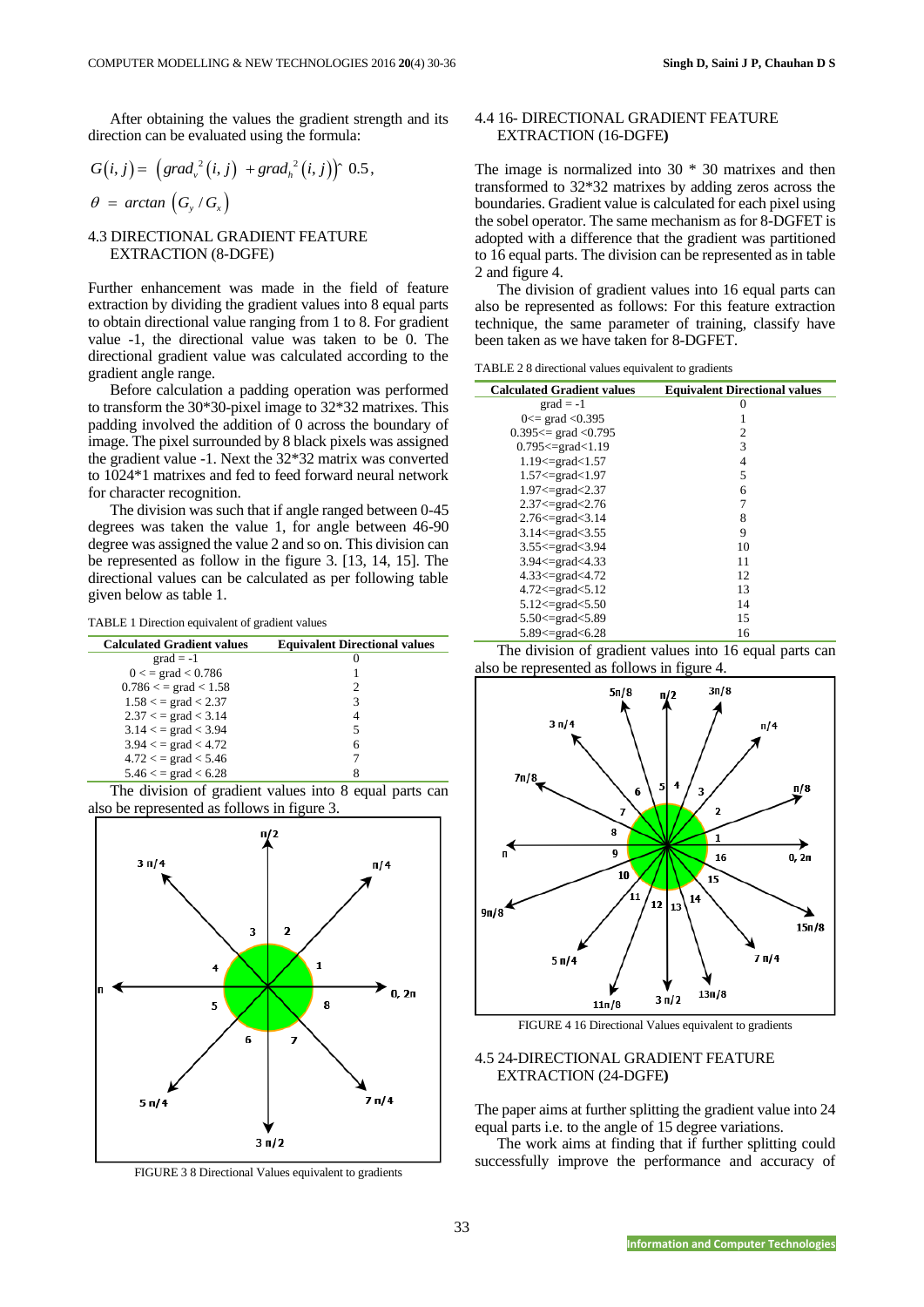character recognition with consideration to neuron training time or could result in no better or effective result. An effective approach does not compromise with the neuron training time i.e. if further splitting of gradient values is found to bring no potential difference compared to that found in 16-DGE and it consumes much training time, and then the approach cannot be considered efficient.

The mechanism remains the same with the only difference in the number of sectors partitioned. The directional value is calculated as per following table 3.

TABLE 3 24 directional values equivalent to gradients

| <b>Calculated Gradient values</b> | <b>Equivalent Directional values</b> |
|-----------------------------------|--------------------------------------|
| $grad=-1$                         | $\overline{0}$                       |
| $0 \leq$ =grad $\leq 0.26$        | 1                                    |
| $0.26 \leq$ grad $< 0.52$         | 2                                    |
| $0.52 < = grad < 0.79$            | 3                                    |
| $0.79 < = \text{grad} < 1.05$     | $\overline{4}$                       |
| $1.05 \leq$ =grad $< 1.31$        | 5                                    |
| $1.31 < = \text{grad} < 1.57$     | 6                                    |
| $1.57 < = grad < 1.83$            | 7                                    |
| $1.84 \leq$ grad $< 2.10$         | 8                                    |
| $2.10 < = \text{grad} < 2.36$     | 9                                    |
| $2.36 \leq$ =grad $< 2.62$        | 10                                   |
| $2.62 \leq$ grad $\leq 2.88$      | 11                                   |
| $2.88 \leq$ grad $<$ 3.14         | 12                                   |
| $3.14 < = \text{grad} < 3.41$     | 13                                   |
| $3.41 < = \text{grad} < 3.67$     | 14                                   |
| $3.67 \leq$ grad $<$ 3.93         | 15                                   |
| $3.93 \leq$ grad $< 4.19$         | 16                                   |
| $4.19 < = \text{grad} < 4.45$     | 17                                   |
| 4.45<=grad<4.71                   | 18                                   |
| $4.71 < = \text{grad} < 4.98$     | 19                                   |
| $4.98 \leq \text{grad} < 5.23$    | 20                                   |
| $5.23 \le$ = grad $< 5.50$        | 21                                   |
| 5.50 $\le$ =grad $\le$ 5.76       | 22                                   |
| 5.76 $\leq$ =grad $\leq 6.02$     | 23                                   |
| $6.02 \leq$ grad $< 6.28$         | 24                                   |

The division of gradient values into 24 equal parts can also be represented as follows in figure 5.



FIGURE 5 24 Directional Values equivalent to gradients

# **5 Experimental Result and Comparative analysis**

In this paper, Back propagation neural network with 12 number of hidden units has been used for training the network.The gradient descent training method has been implemented for training the back propagation neural network. This training method calculates the gradients and compare it with threshold value  $10^{-10}$ . Whenever gradient exceeds the threshold valus,network performs next iteration. The batch steepest descent training function is traingd.

For performing the experiment in Matlab, 1000 number samples of Hindi characters have been collected from different person of different department of different age groups. Out of 1000 samples, 500 samples were used for training purpose and remaining 500 samples were used for testing purpose. Flowchart for performing the experiment.



#### 5.1 PROCEDURE

The various steps of implementing all the feature extraction techniques are given in procedure

• Normalize handwritten Hindi character in 30x30 pixels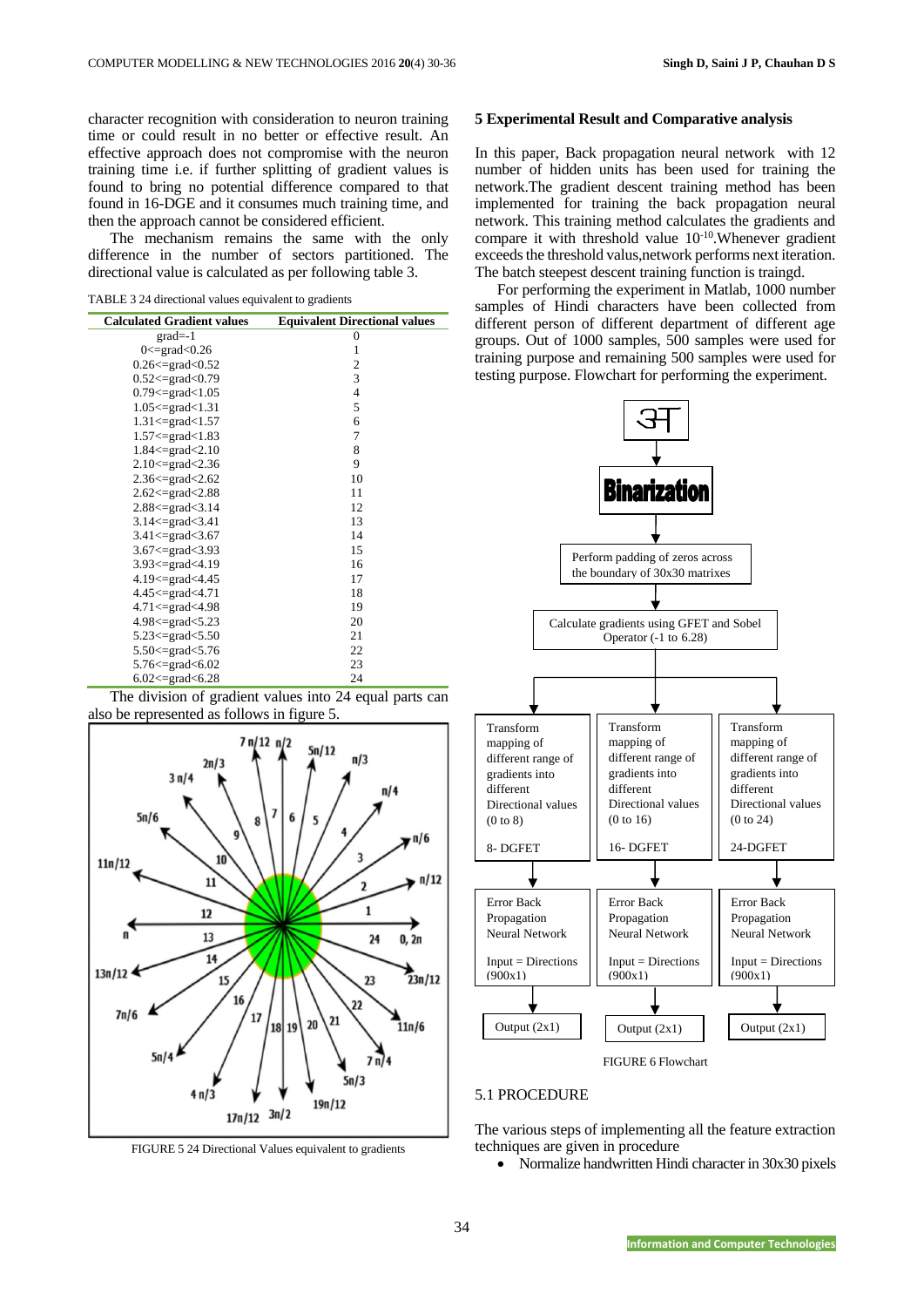- Convert 30x30 pixel images into binary i.e. perform binarization.
- Convert above 30\*30 binary values into 32x32 matrixes by padding with zeros across the boundary.
- Apply Sobel operator on above 32x32 matrixes for calculating the gradient values.
- Calculated gradient values will be in a 30x30 matrix (Gradient values will be between 0 to  $2\pi$ ). If pixel is surrounded with all zeros, set the gradient value -1.
- Set the gradient values into 8/16/24 directions as per tables given above.
- All three methods of feature extraction will supply 30x30 matrix directional values in 900x1 column matrix to the feed forward neural network independently as an input.
- The above values can be used for training and simulation both
- Set goal as a 2x1 matrix (e.g. for first vowel of Hindi character, goal =  $[1 \ 0]$  ' and for first consonant of Hindi character, goal  $=[0 1]'$ .

Results of experiment have been given in following table 4.

TABLE 4 Results of experiment

| Techniques<br><b>Advanced Feature</b><br>Extraction | to Neural Network<br>Input | Units<br>Hidden<br>ัธ<br>Number | No of Iterations | Training Time (sec) | $\mathbf{ms}$<br>Time<br>Classification | Performance on Training<br>set $(\%)$ | Test Set<br>$\mathcal{S}_{\bullet}$<br>Performance |
|-----------------------------------------------------|----------------------------|---------------------------------|------------------|---------------------|-----------------------------------------|---------------------------------------|----------------------------------------------------|
| 8-DGFE                                              | 30x30<br>inputs            | 12                              | 50               | 416.53              | 65.62                                   | 100                                   | 95                                                 |
| 16-FGFE                                             | 30x30<br>inputs            | 12                              | 50               | 665.37              | 62.52                                   | 100                                   | 96                                                 |
| 24-DGFE                                             | 30x30<br>inputs            | 12                              | 50               | 884.85              | 60.38                                   | 100                                   | 97                                                 |

#### **References**

- [1] Verma B K 1995 Handwritten Hindi Character Recognition Using Multilayer Perceptron and Radial Basis Function Neural Network *IEEE International Conference on Neural Network* **4** 2111-5
- [2] Sutha J, Ramraj N 2007 Neural Network Based Offline Tamil Handwritten Character Recognition System *IEEE International Conference on Computational Intelligence and Multimedia Application* **2**(13-15) 446-50
- [3] Hailong Liu, Xiaoqing Ding 2005 Handwritten Character Recognition using gradient feature and quadratic classifier with multiple discrimination schemes *Eighth IEEE International Conference on Document Analysis and Recognition* August 29-1 Sept. 2005 **1** 19-23
- [4] Weipeng Zhang, Yuan Yan Tang, Yun Xue 2006 Handwritten Character Recognition Using Combined Gradient and Wavelet Feature *IEEE International Conference on Computational Intelligence and Security* **1** 662-7
- [5] Cheng-Lin Liu 2007 Normalization-Cooperated Gradient Feature Extraction for Handwritten Character Recognition *IEEE Transactions on Pattern Analysis and Machine Intelligence* **29**(8) 1465-9
- [6] Hertz J, Krogh A, Palmer R 1991 *Introduction to the theory of neural computation* Addison-Wesley Publishing Company, USA
- [7] Wasserman P D *Neural Computing Theory and Practices*
- [8] Rajasekaran S, Vijaylakshmi Pai G A *Neural Networks, Fuzzy Logic, and Genetic Algorithms*
- [9] Yeung D S 1994 A neural network recognition system for handwritten Chinese character using structure approach *Proceeding of the World Congress on Computational Intelligence* **7** 4353-8

From above table, it has been analyzed that recognition accuracy is increasing at the cost of training time as we move from 8-DGEF to 24-DGEF. 24 Directional gradient feature extraction technique is giving high accuracy up to 97% and requires less classification time, this feature extraction technique requires some more training time. But, once system is fully trained then training time does not matter more, only recognition accuracy matters more. In this way, 24- DGFE technique is developed and implemented for handwritten Hindi character recognition.

# **6 Conclusion and Future Scope**

In this paper, three feature extraction techniques have been implemented for handwritten Hindi character recognition. The 24-DGFE technique is yielding recognition accuracy little bit more but it requires more training time as compared to other methods. This concludes that as we keep on splitting the gradient values in increasing number of directional values, the recognition accuracy is little bit increasing but training time is increasing more. If we focus on recognition accuracy, then the 24-DGEF technique is better. This accuracy can be further increased by implementing some innovative feature extraction technique. In this paper, since, scanned samples have been taken therefore this automatic character recognition system can be used for any other character of any other language by giving it proper training.

# **Acknowledgments**

I wish to acknowledge my supervisor and colleagues for their assistance in my research work. Also, I would like to acknowledge my family members and friends for their encouragement throughout my research work and to become a researcher.

- [10] Almualim H, Yamaguchi S 1987 A method for recognition of Arabic cursive handwriting *IEEE Trans. on Pattern and Machine Intelligence* **PAMI-9**(5) 715-22
- [11] Sutha J, Ramraj N 2007 Neural Network Based Offline Tamil Handwritten Character Recognition System *IEEE International Conference on Computational Intelligence and Multimedia Application* **2**(13-15) 446-50
- [12] Verma W K 1995 *New training methods for multilayer perceptrons* Ph.D Dissertation, Warsaw Univ. of Technology, Warsaw
- [13] Dayashankar Singh, Maitreyee Dutta, Sarvpal H Singh 2009 Comparative Analysis of Handwritten Hindi Character Recognition Technique *Proceeding of IEEE International Advanced Computing Conference, ISBN: 978-981-08-2465-5, Thaper University, Patiala, India, March 6-7*
- [14] Dayashankar Singh, Maitreyee Dutta, Sarvpal H Singh 2009 Neural Network Based Handwritten Hindi Character Recognition *Proceeding of International Conference of ACM (Compute 09), ISBN: 978-1- 60558-476-8, Bangalore, India, Jan. 9-10*
- [15] Dayashankar Singh, Sanjay Kr. Singh, Maitreyee Dutta 2010 Handwritten Character Recognition Using Twelve Directional Feature input and Neural Network *International Journal of Computer Application (IJCA) (ISBN: 0975-8887)* **1**(3) 94-8 New York, USA
- [16] Smith S J, Baurgoin M O 1994 Handwritten character classification using nearest neighbor in large database *IEEE Trans. on Pattern and Machine Intelligence* **16** 915-9